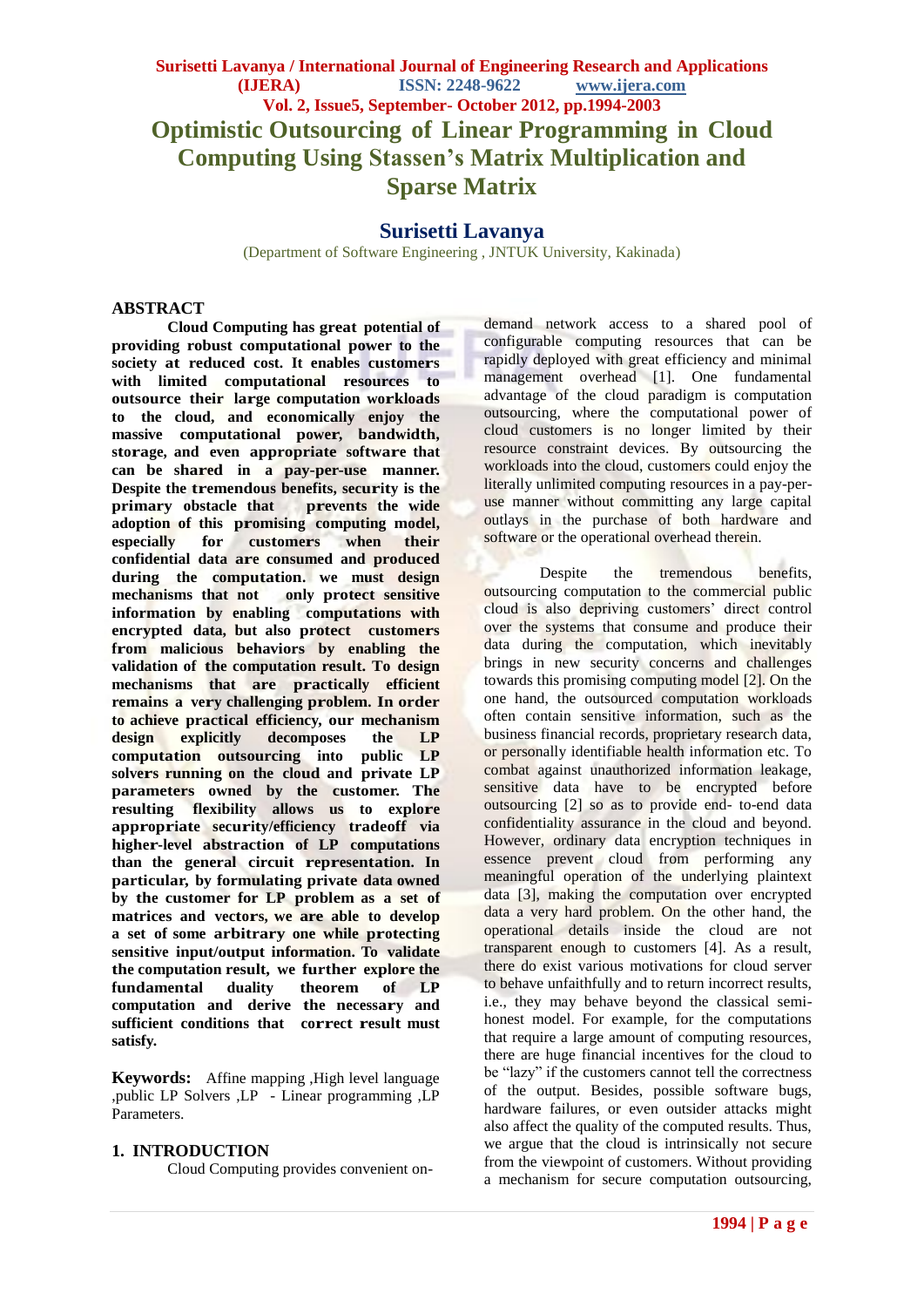i.e., to protect the sensitive input and output information of the workloads and to validate the integrity of the computation result, it would be hard to expect cloud customers to turn over control of their workloads from local machines to cloud solely based on its economic savings and resource flexibility. For practical consideration, such a design should further ensure that customers perform less amount of operations following the mechanism than completing the computations by themselves directly. Otherwise, there is no point for customers to seek help from cloud.

Recent researches in both the cryptography and the theoretical computer science communities have made steady advances in "secure outsourcing expensive computations" (e.g. [5]– [10]). Based on Yao's garbled circuits [11] and Gentry's breakthrough work on fully homomorphic encryption (FHE) scheme [12], a general result of secure computation outsourcing has been shown viable in theory [9], where the computation is represented by an encrypted combinational Boolean circuit that allows to be evaluated with encrypted private inputs. However, applying this general mechanism to our daily computations would be far from practical, due to the extremely high complexity of FHE operation as well as the pessimistic circuit sizes that cannot be handled in practice when constructing original and encrypted circuits. This overhead in general solutions motivates us to seek efficient solutions at higher abstraction levels than the circuit representations for specific computation outsourcing problems. Although some elegant designs on secure outsourcing of scientific computations, sequence comparisons, and matrix multiplication etc. have been proposed in the literature, it is still hardly possible to apply them directly in a practically efficient manner, especially for large problems. In those approaches, either heavy cloud-side cryptographic computations [7], [8], or multi-round interactive protocol executions [5], or huge communication complexities [10], are involved (detailed discussions in Section VI). In short, practically efficient mechanisms with immediate practices for secure computation outsourcing in cloud are still missing.

Focusing on engineering computing and optimization tasks, in this paper, we study practically efficient mechanisms for secure outsourcing of linear programming (LP) computations. Linear programming is an algorithmic and computational tool which captures the first order effects of various system parameters that should be optimized, and is essential to engineering optimization. It has been widely used in various engineering disciplines that analyze and optimize real-world systems, such as packet routing, flow control, power management of data centers, etc. [13]. Because LP computations require a substantial amount of computational power and usually involve confidential data, we propose to explicitly decompose the LP computation outsourcing into public LP solvers running on the cloud and private LP parameters owned by the customer. The flexibility of such a decomposition allows us to explore higher-level abstraction of LP computations than the general circuit representation for the practical efficiency.

Specifically, we first formulate private data owned by the customer for LP problem as a set of matrices and vectors. This higher level representation allows us to apply a set of efficient privacy-preserving problem transformation techniques, including matrix multiplication and affine mapping, to transform the original LP problem into some arbitrary one while protecting the sensitive input/output information. One crucial benefit of this higher level problem transformation method is that existing algorithms and tools for LP solvers can be directly reused by the cloud server. To validate the computation result, we utilize the fact that the result is from cloud server solving the transformed LP problem. In particular, we explore the fundamental duality theorem together with the piece-wise construction of auxiliary LP problem to derive a set of necessary and sufficient conditions that the correct result must satisfy. Such a method of result validation can be very efficient and incurs close-to-zero additional overhead on both customer and cloud server. With correctly verified result, customer can use the secret transformation to map back the desired solution for his original LP problem.

We summarize our contributions as follows:

1) For the first time, we formalize the problem of securely outsourcing LP computations, and provide such a secure and practical mechanism design which fulfills input/output privacy, cheating resilience, and efficiency.

2) Our mechanism brings cloud customer great computation savings from secure LP outsourcing as it only incurs  $O(n^{\rho})$  for some  $2 < \rho \le 3$  local computation overhead on the customer, while solving a normal LP problem usually requires more than  $O(n^3)$  time [13].

3) The computations done by the cloud server shares the same time complexity of currently practical algorithms for solving the linear programming problems, which ensures that the use of cloud is economically viable.

4) The experiment evaluation further demonstrates the immediate practicality: our mechanism can always help customers achieve more than 30% savings when the sizes of the original LP problems are not too small, while introducing no substantial overhead on the cloud.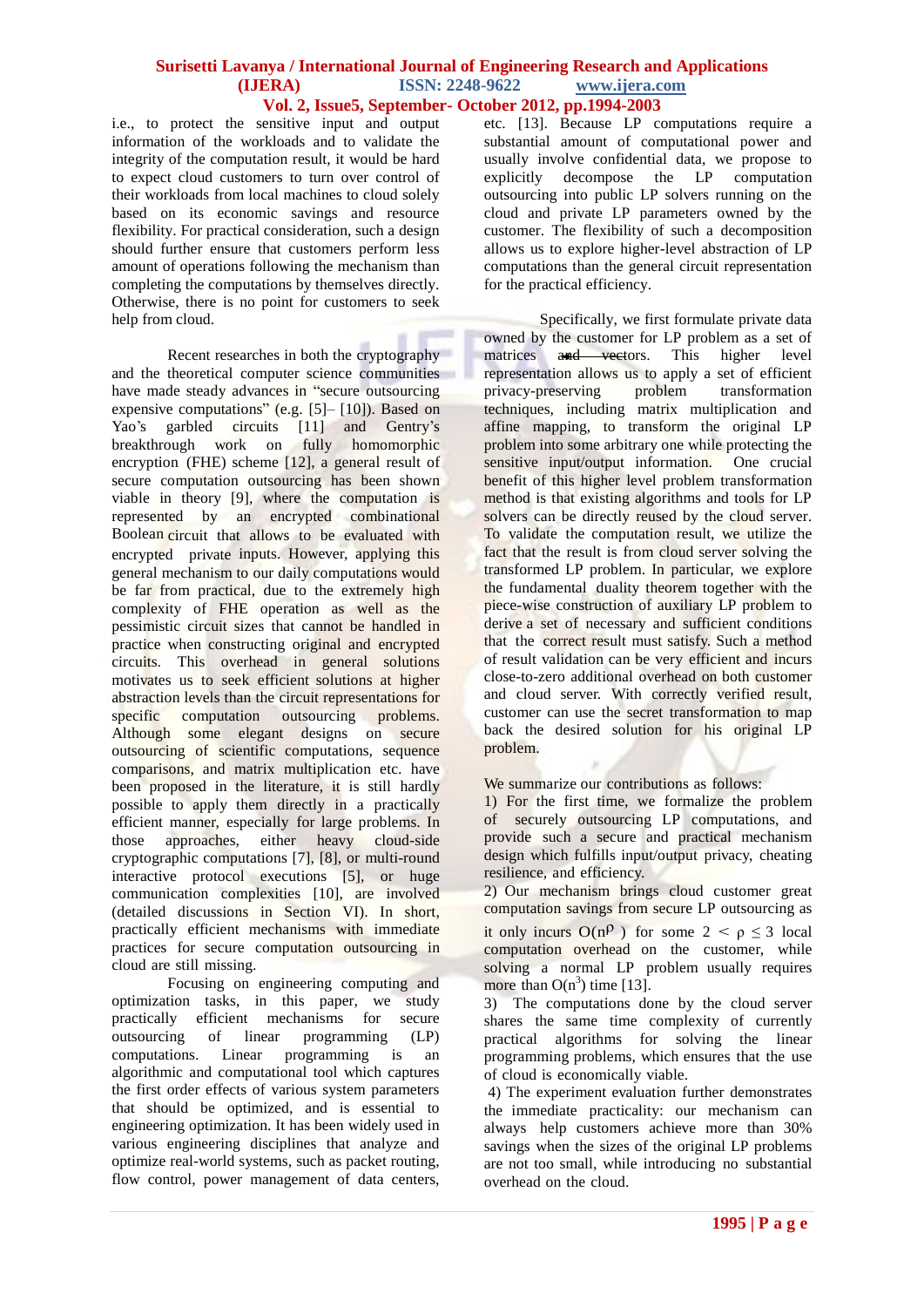# **2. PROBLEM STATEMENT**

## **2.1 System and Threat Model**

We consider a computation outsourcing architecture involving two different entities, as illustrated in Fig. 1: the cloud customer, who has large amount of computationally expensive LP problems to be outsourced to the cloud; the cloud server (CS), which has significant computation resources and provides utility computing services, such as hosting the public LP solvers in a pay-peruse manner. The customer has a large-scale linear programming problem  $\Phi$  (to be formally defined later) to be solved. However, due to the lack of computing resources, like processing power, memory, and storage etc., he cannot carry out such expensive computation locally. Thus, the customer resorts to CS for solving the LP computation and leverages its computation capacity in a pay-per-use manner. Instead of directly sending original problem Φ, the customer first uses a secret K to map  $\Phi$  into some encrypted version  $\Phi$ K and outsources problem  $\Phi$ K to CS. CS then uses its public  $LP$  solver to get the answer of  $\Phi_K$  and provides a correctness proof Γ but it is supposed to learn nothing or little of the sensitive information contained in the original problem description Φ. After receiving the solution of encrypted problem  $\Phi$ K, the customer should be able to first verify the answer via the appended proof Γ. If it's correct, he then uses the secret K to map the output into the desired answer for the original problem Φ.

The security threats faced by the computation model primarily come from the malicious behavior of CS. We assume that the CS may behave beyond "honest-but-curious", i.e. the semi- honest model that was assumed by many previous researches (e.g., [14],[15]), either because it intends to do so or because it is compromised. The CS may be persistently interested in analyzing the encrypted input sent by the customer and the encrypted output produced by the computation to learn the sensitive information as in the semi-honest model. In addition, CS can also behave unfaithfully or intentionally sabotage the computation, e.g. to lie about the result to save the computing resources, while hoping not to be caught at the same time. Finally note that we assume the communication channels between each cloud server and the customer is authenticated and reliable, which can be achieved in practice with little overhead. These authentication handshakes are omitted in the following presentation.

#### **2.2 Background on Linear Programming**

An optimization problem is usually formulated as a mathematical programming problem that seeks the values for a set of decision variables to minimize (or maximize) an objective function representing the cost subject to a set of constraints. For linear programming, the objective function is an affine function of the decision variables, and the constraints are a system of linear equations and inequalities. Since a constraint in the form of a linear inequality can be expressed as a linear equation by introducing a non-negative slack variable, and a free decision variable can be expressed as the difference of two non-negative auxiliary variables, any linear programming problem can be expressed in the following standard form,



# **Fig 1. Architecture of secure outsourcing linear programming problems in Cloud Computing**

ħ

Minimize  $c^T$  x subject to  $Ax = b, x \ge 0$ . … (1)

Here x is an  $n \times 1$  vector of decision variables, A is an  $m \times n$  matrix, and both c and b are  $n \times 1$  vectors. It can be assumed further that  $m \le n$  and that A has full row rank; otherwise, extras rows can always be eliminated from A.

In this paper, we study a more general form as follows,

#### Minimize  $c^Tx$ subject to  $Ax = b$ ,  $Bx \ge 0$ . ...(2)

In Eq. (2), we replace the non-negative requirements in Eq. (1) by requiring that each component of  $Bx$ to be non-negative, where B is an  $n \times n$  nonsingular matrix, i.e. Eq. (2) degenerates to Eq. (1) when B is the identity matrix. Thus, the LP problem can be defined via the tuple  $\Phi = (A, B, A)$ b, c) as input, and the solution x as output.

# **3. THE PROPOSED SCHEMES**

This section presents our LP outsourcing scheme which provides a *complete outsourcing* solution for – not only the privacy protection of problem input/output, but also its efficient result checking. We start from an overview of secure LP outsourcing design framework and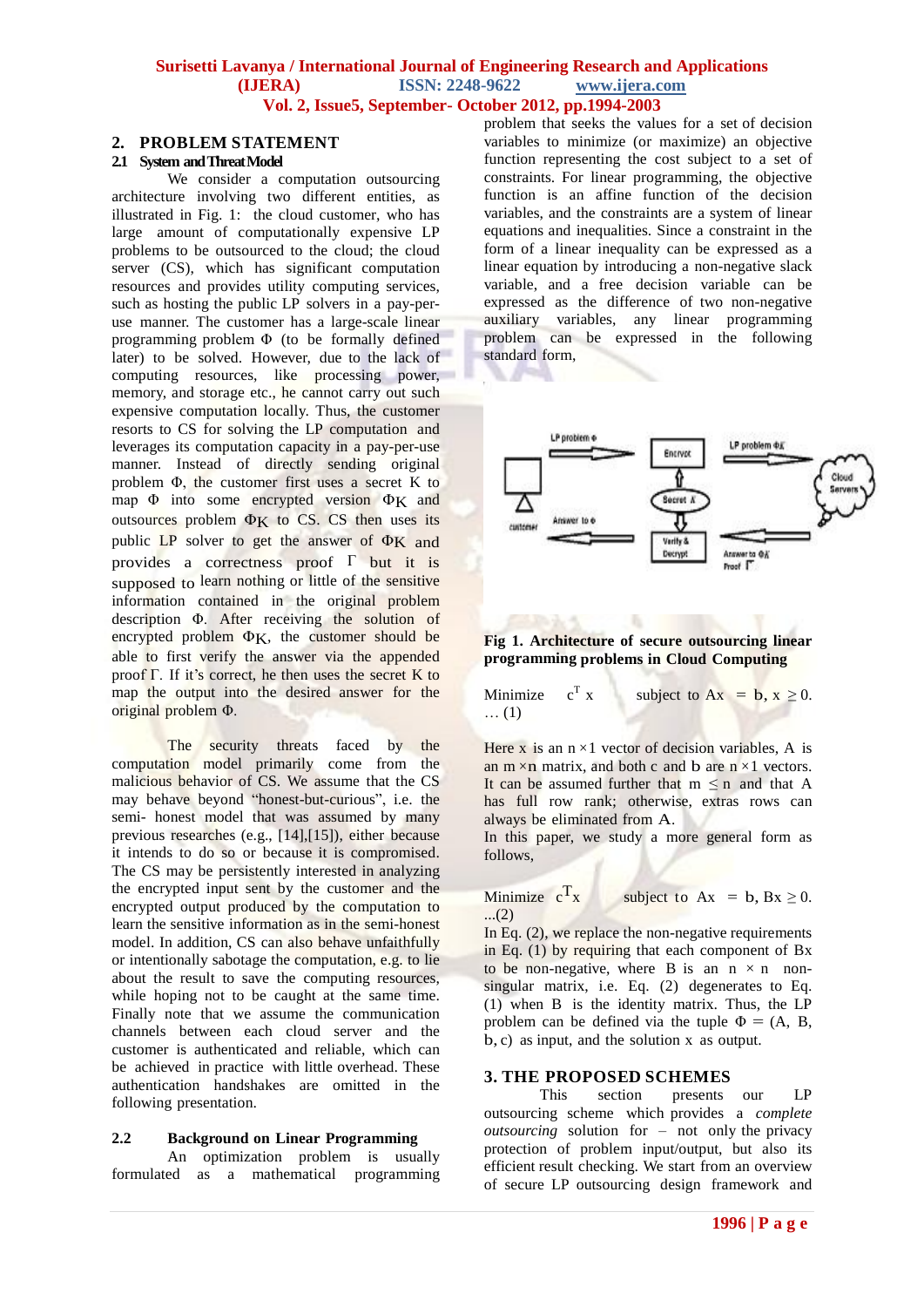discuss a few basic techniques and their demerits, which leads to a stronger problem transformation design utilizing affine mapping. We then discuss effective result verification by leveraging the duality property of LP. Finally, we give the full scheme description.

#### **3.1 Design Framework**

We propose to apply problem transformation for mechanism design. The general framework is adopted from a generic approach [9], while our instantiation is completely different and novel. In this framework, the process on cloud server can be represented by algorithm ProofGen and the process on customer can be organized into three algorithms (KeyGen, ProbEnc, ResultDec). These four algorithms are summarized below and will be instantiated later.

 $KevGen(1^k) \rightarrow \{K\}$ . This is a randomized key generation algorithm which takes a system security parameter k, and returns a secret key K that is used later by customer to encrypt the target LP problem.

• ProbEnc(K,  $\Phi$ )  $\rightarrow$  { $\Phi$ K }. This algorithm<br>crypts the input tuple  $\Phi$  into  $\Phi$ K with the encrypts the input tuple  $\Phi$  into  $\Phi$ K secret key K . According to problem transformation, the encrypted input  $\Phi_K$  has the same form as  $\Phi$ , and thus defines the problem to be solved in the cloud.

• ProofGen( $\Phi$ **K**)  $\rightarrow$  {(y,  $\Gamma$ )}. This algorithm augments a generic solver that solves the problem  $\Phi$ K to produce both the output y and a proof Γ. The output y later decrypts to x, and  $Γ$  is used later by the customer to verify the correctness of y or x.

• ResultDec(K,  $\Phi$ , y,  $\Gamma$ )  $\rightarrow$  {x,  $\perp$  }. This algorithm may choose to verify either y or x via the proof Γ. In any case, a correct output x is produced by decrypting y using the secret K. The algorithm outputs <sup>⊥</sup> when the validation fails, indicating the cloud server was not performing the computation faithfully. Note that our proposed mechanism provides us one-time-pad types of flexibility. Namely, we shall never use the same secret key K to two different problems. Thus, when analyzing the security strength of the mechanism, we focus on the ciphertext only attack. We do not consider known- plaintext attack in this paper but do allow adversaries to do offline guessing or inferring via various problem-dependent information including sizes and signs of the solution, which are not necessary to be confidential.

#### **3.2 BasicTechniques**

Before presenting the details of our proposed mechanism, we study in this subsection a few basic techniques and show that the input encryption based on these techniques along may result in an unsatisfactory mechanism. However, the analysis will give insights on how a stronger mechanism should be designed. Note that to simplify the presentation, we assume that the cloud server honestly performs the computation, and defer the discussion on soundness to a later section.

*1) Hiding equality constraints (A,b):* First of all, a randomly generated  $m \times m$  non-singular matrix Q can be the part of the secret key K. The customer can apply the matrix to Eq. (2) for the following constraints transformation,

 $Ax = b$   $\Rightarrow$   $A'x = b'$ <br>Where  $A'=OA, b'=Qb$ .  $A'=QA$ ,  $b' =Qb$ .

Since we have assumed that A has full row rank, A"must have full row rank. Without knowing Q, it is not possible for one to determine the exact elements of A. However, the null spaces of A and A" remains the same, which may violate the security requirement of some applications. The vector b is encrypted in a perfect way since it can be mapped to an arbitrary b with a proper choice of Q.

 *2) Hiding inequality constraints* **(B)***:* The customer cannot transform the inequality constraints in the similar way as used for the equality constraints. This is because for an arbitrary invertible matrix  $Q$ ,  $Bx \ge 0$  is not equivalent to  $QBx \ge 0$  in general. To hide B, we can leverage the fact that a feasible solution to Eq. (2) must satisfy the equality constraints. To be more specific, the feasible regions defined by the following two groups of constraints are the same.

| $Ax = b$ |               | $Ax = b$                     |
|----------|---------------|------------------------------|
|          | $\Rightarrow$ |                              |
| Bx > 0   |               | $(B - \lambda A)x = B'x \ge$ |

0

Where  $\lambda$  is a randomly generated  $n \times m$  matrix in K satisfying that  $|B'| = |B - \lambda A| = 0$  and  $\lambda b = 0$ . Since the condition  $\lambda b = 0$  is largely underdetermined, it leaves great flexibility to choose  $\lambda$  in order to satisfy the above conditions.

 *3) Hiding objective functions* **c** *and value* **c T x***:* Given the widely application of LP, such as the estimation of business annual revenues or personal portfolio holdings etc., the information contained in objective function c and optimal objective value  $c^T$ x might be as sensitive as the constraints of A, B, b. Thus, they should be protected, too.

 To achieve this, we apply constant scaling to the objective function, i.e. a real positive scalar  $\gamma$  is generated randomly as part of encryption key K and c is replaced by  $\gamma c$ . It is not possible to derive the original optimal objective value  $c^T$  x without knowing  $\gamma$  first, since it can be mapped to any value with the same sign. While hiding the objective value well, this approach does leak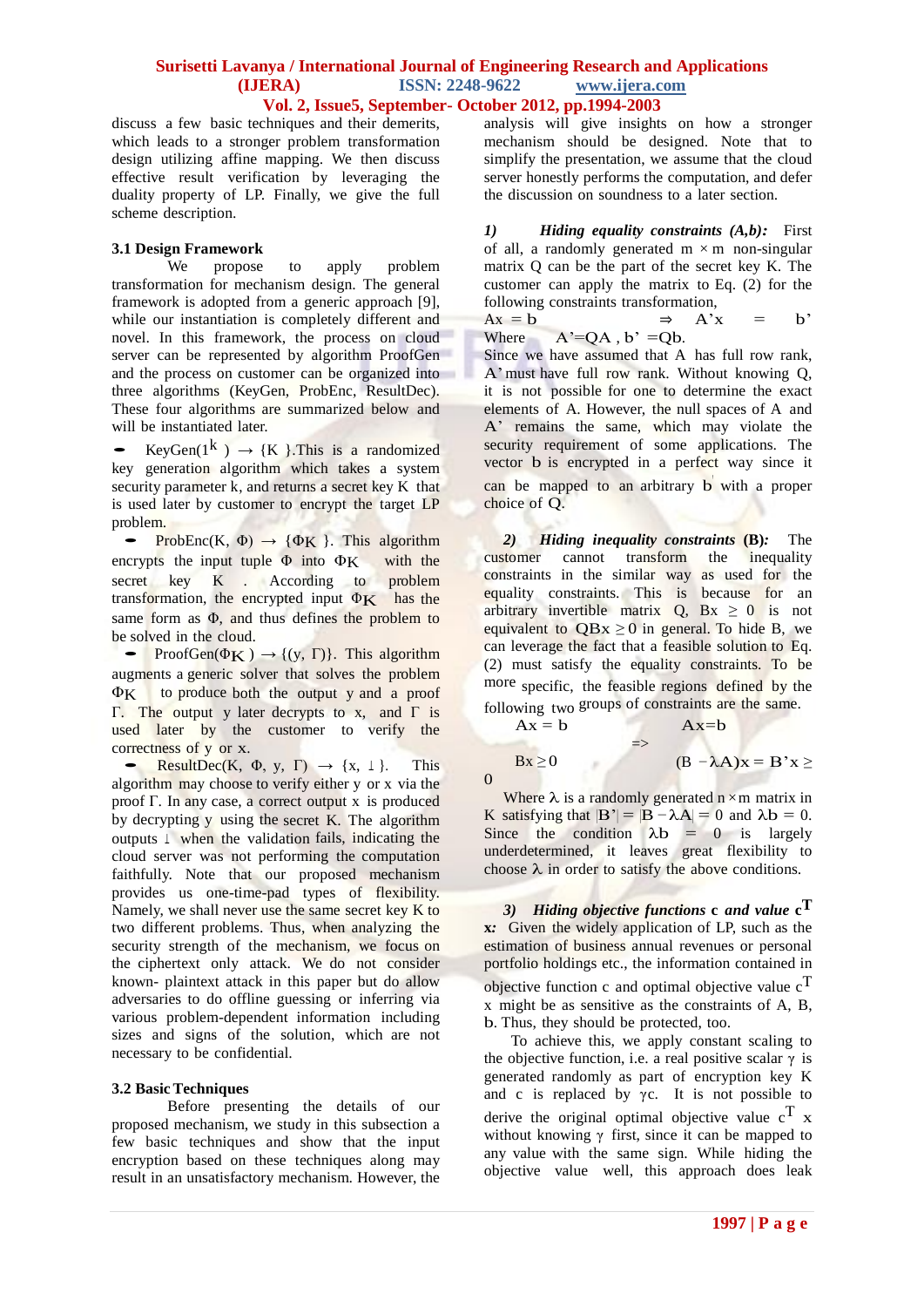$c^2$ 

structure-wise information of objective function c. Namely, the number and position of zero-elements in c are not protected. Besides, the ratio between the elements in c are also preserved after constant scaling.

Summarization of basic techniques Overall, the basic techniques would choose a secret key K = (Q,  $\lambda$ ,  $\gamma$ ) and encrypt the input tuple  $\Phi$ into  $\Phi_K = (A^{\prime}, B^{\prime}, b^{\prime}, \gamma c)$ , which gives reasonable strength of problem input hiding. Also, these techniques are clearly correct in the sense that solving  $\Phi$ K would give the same optimal solution as solving Φ. However, it also implies that although input privacy is achieved, there is no output privacy. Essentially, it shows that although one can change the constraints to a completely different form, it is not necessary the feasible region defined by the constraints will change, and the adversary can leverage such information to gain knowledge of the original LP problem. Therefore, any secure linear programming mechanism must be able to not only encrypt the constraints but also to encrypt the feasible region defined by the constraints.

# **3.3 Enhanced Techniques via Affine Mapping**

To enhance the security strength of LP outsourcing, we must be able to change the feasible region of original LP and at the same time hide output vector x during the problem input encryption. We propose to encrypt the feasible region of  $\Phi$  by applying an affine mapping on the decision variables x. This design principle is based on the following observation: ideally, if we can arbitrarily transform the feasible area of problem Φ from one vector space to another and keep the mapping function as the secret key, there is no way for cloud server to learn the original feasible area information. Further, such a linear mapping also serves the important purpose of output hiding, as illustrated below.

Let M be an nxn non-singular matrix and r be an nX1 vector. The affine mapping defined by M and r transforms x into  $y = M^{-1}(x+r)$ . Since this mapping is an one-to-one mapping the LP problem  $\Phi$  in Eq. (2) can be expressed as the following LP problem of the decision variables y.

| Minimize   | $c^T$ My $-c^T$ r |
|------------|-------------------|
| subject to | $AMy = b + Ar$    |
|            | $BMy \geq Br.$    |

Using the basic techniques, this LP problem can be further transformed to

| Minimize   | $\gamma c^T M v$                                  |
|------------|---------------------------------------------------|
| subject to | $QAMy = Q(b + Ar)$ ,                              |
|            | BMy $-\lambda QAMy \geq Br - \lambda Q(b + Ar)$ . |

One can denote the constraints of above LP via Eq. (3):

A'=QAM  
B'=(B-
$$
\lambda
$$
QA)M  
b'=Q(b+Ar)  
...(3)  
c'= $\gamma M^{T}c$ 

If the following conditions hold,

$$
|B'|! = 0, \quad \lambda b' = Br \text{ and } b + Ar! = 0, \ldots (4)
$$

Then the LP problem  $\Phi$ K = (A', B', b', c') can be formulated via eqn..(5)

Minimize  $c^{T} y$  subject to  $A'y = b', B'y \geq$  $0.$  … $(5)$ 

Discussion By keeping the randomly selected M and r as part of secret key K for affine mapping, it can be ensured that the feasible region of encrypted problem  $\Phi_K$  no longer contains any resemblance of the feasible area in original problem Φ. As we will show later, both input and output privacy can be achieved by sending  $\Phi_K$ instead of Φ to the cloud server.

## **3.4 Result Verification**

Till know we have been assuming the server is honestly performing the computation, while being interested learning information of original LP problem. However, such semi-honest model is not strong enough to capture the adversary behaviors in the real world. Even be malicious just to sabotage any following- up computation at the customers. Since the cloud server promises to solve the LP problem  $\Phi$ K =  $(A', B', b', c')$ , we propose to solve the result verification problem by designing a method to verify the correctness of the solution  $y$  of  $\Phi$ <sub>K</sub>. The soundness condition would be a corollary thereafter when we present the whole mechanism in the next section. Note that in our design, the workload required for customers on the result verification is substantially cheaper than solving the LP problem on their own, which ensures the great computation savings for secure LP outsourcing.

The LP problem does not necessarily have an optimal solution. There are three cases as follows.

• *Normal*: There is an optimal solution with finite objective value.

• *Infeasible*: The constraints cannot be all satisfied at the same time.

• *Unbounded*: For the standard form in Eq. (1), the objective function can be arbitrarily small while the constraints are all satisfied.

Therefore, the result verification method not only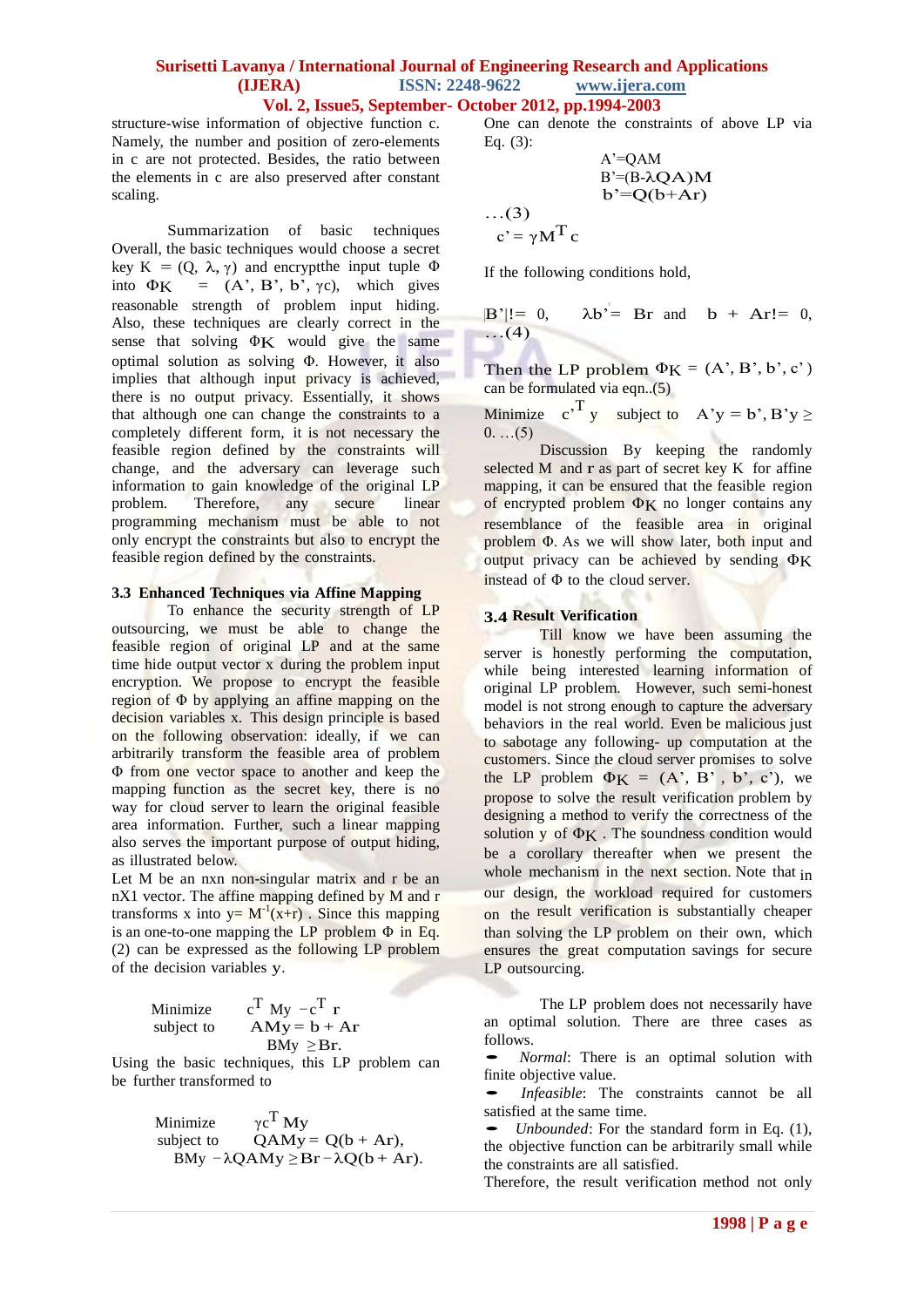needs to verify a solution if the cloud server returns one, but also needs to verify the cases when the cloud server claims that the LP problem is infeasible or unbounded. We will first present the proof Γ that the cloud server should provide and the verification method when the cloud server returns an optimal solution, and then present the proofs and the methods for the other two cases, each of which is built upon the previous one.

*1) The normal case:* We first assume that the cloud server returns an optimal solution y. In order to verify y without actually solving the LP problems, we design our method by seeking a set of necessary and sufficient conditions that the optimal solution must satisfy. We derive these conditions from the well-studied duality theory of the LP problems [13]. For the primal LP problem  $\Phi$ K defined as Eq. (5), its dual problem is defined as,

Maximize  $\mathbf{b}^{\prime \mathbf{T}}\mathbf{s}$  subject to  $\mathbf{A}^{\prime \mathbf{T}}\mathbf{s} + \mathbf{B}^{\prime \mathbf{T}}\mathbf{t} = \mathbf{c}^{\prime}, \mathbf{t} \geq 0$  $0, (6)$ 

Where s and **t** are the  $m \times 1$  and  $n \times 1$ vectors of dual decision variables respectively. The strong duality of the LP problems states that if a primal feasible solution y and a dual feasible solution (s, t) lead to the same primal and dual objective value, then both y and (s, t) are the optimal solutions of the primal and the dual problems respectively [13]. Therefore, we should ask the cloud server to provide the dual optimal solution as part of the proof Γ. Then, the correctness of y can be verified based on the following conditions,

$$
cAT y = bAT s, A'y = b', B'y \ge 0, AAT s + BAT t = c',= c',...(7)
$$

Here,  $c^T y = b^T s$  tests the equivalence of primal and dual objective value for strong duality. All the remaining conditions ensure that both y and (s, t) are feasible solutions of the primal and dual problems, respectively. Note that due to the possible truncation errors in the computation, the equality test  $A'y = b'$  can be achieved in practice by checking whether  $||A' v - b'||$  is small enough.

#### **3.5 The Complete Mechanism Description**

Based on the previous sections, the proposed mechanism for secure outsourcing of linear programming in the cloud is summarized below.

KeyGen(1<sup>k</sup>): Let K = (Q, M, r, $\lambda$ ,  $\gamma$ ). For the system initialization, the customer runs KeyGen( $1^k$ ) to randomly generate a secret K. which satisfies Eq.  $(4)$ .

• ProbEnc $(K, \Phi)$ : With secret K and original LP

problem  $\Phi$ , the customer runs ProbEnc(K,  $\Phi$ ) to compute the encrypted LP problem  $\Phi$ K =  $(A^{\prime})$ ,

 $B', b', c'$  from Eq. (3).

• ProofGen( $\Phi$ K): The cloud server attempts to solve the LP problem  $\Phi$ K in Eq. (5) to obtain the optimal solution y. If the LP problem  $\Phi$ K has an optimal solution, Γ should indicate so and include the dual optimal solution  $(s, t)$ . If the LP problem  $\Phi_K$  is infeasible,  $\Gamma$  should indicate so and include the primal and the dual optimal solutions of the auxiliary problem in Eq. (8). If the LP problem  $\Phi_K$  is unbounded, y should be a feasible solution of it, and Γ should indicate so and include the primal and the dual optimal solutions of Eq. (9), i.e. the auxiliary problem of the dual problem of  $\Phi$ K.

• ResultDec(K,  $\Phi$ , y,  $\Gamma$ ): First, the customer verifies y and  $\Gamma$  according to the various cases. If they are correct, the customer computes  $x = My$ r if there is an optimal solution or reports  $\Phi$  to be infeasible or unbounded accordingly; otherwise the customer outputs <sup>⊥</sup> , indicating the cloud server was not performing the computation faithfully.

# **4. SECURITY ANALYSIS**

**4.1 Analysis on Correctness and Soundness Guarantee**

We give the analysis on correctness and soundness guarantee via the following two theorems.

**Theorem** *1: Our scheme is a correct verifiable linear programming outsourcing scheme.*

*Proof:* The proof consists of two steps. First, we show that for any problem  $\Phi$  and its encrypted version  $\Phi$ K, solution y computed by honest cloud server will always be verified successfully. This follows directly from the duality theorem of linear programming. Namely, all conditions derived from duality theorem and auxiliary LP problem construction for result verification are necessary and sufficient.

Next, we show that correctly verified solution y always corresponds to the optimal solution x of original problem Φ. For space limit, we only focus on the normal case. The reasoning for infeasible/unbounded cases follows similarly. By way of contraction, suppose  $x = My - r$  is not the optimized solution for  $\Phi$ . Then, there exists  $x^*$ such that  $c^T x^* < c^T x$ , where  $Ax^* = b$  and  $Bx^* \ge 0$ . Since  $x^* = My^* - r$ , it is straightforward that  $c^T My^* - c^T r = c^T x^* < c^T x = c^T My - c^T r$ , where  $A^{y'}y^* = b^{y'}$  and  $B^{y''} \ge 0$ . Thus,  $y^*$  is a better solution than y for problem  $\Phi$ K, which contradicts the fact that the optimality of y has been correctly verified. This completes the proof of theorem 1.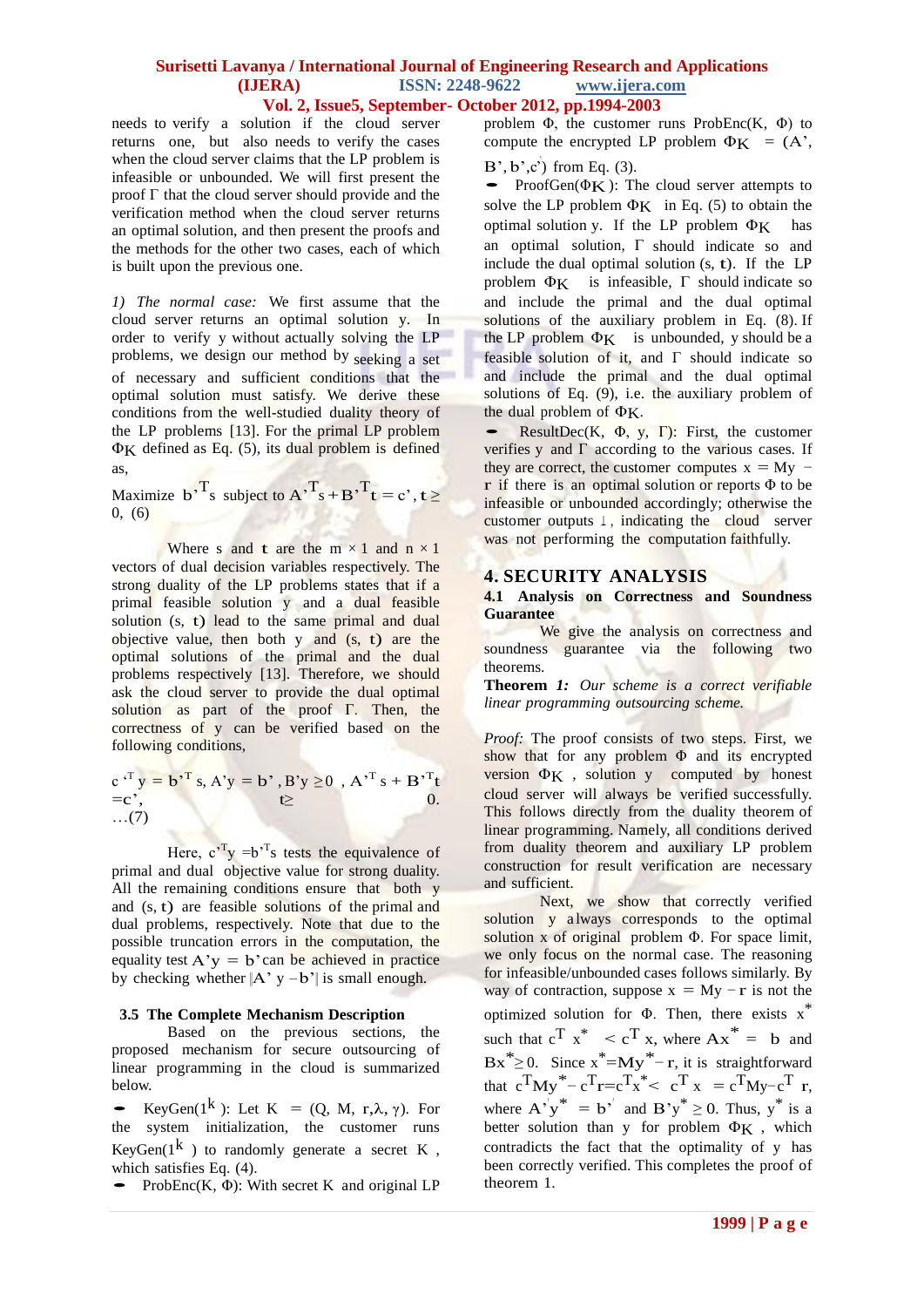**Theorem** *2:* Our scheme is a sound verifiable linear programming outsourcing scheme.

*Proof:* Similar to correctness argument, the soundness of the proposed mechanism follows from the facts that the LP problem  $\Phi$  and  $\Phi$ K are equivalent to each other through affine mapping, and all the conditions thereafter for result verification are necessary and sufficient.

#### **4.2. Analysis on Input and Output Privacy Guarantee**

We now analyze the input and output privacy guarantee. Note that the only information that the cloud server obtains is  $\Phi$ K= $(A', B', b', c')$ .

We start from the relationship between the primal problem  $\Phi$  and its encrypted one  $\Phi$ K. First of all, the matrix A and the vector b are protected perfectly. Because for  $\forall$  m  $\times$  n matrix A' that has the full row rank and  $\gamma$  n  $\times$  1 vector  $b^3$ , ∃ a tuple  $(Q, M,r)$  that transforms  $(A,$ b) into  $(A', b')$ . This is straightforward since we can always find invertible matrices Q, M for equivalent matrices A and A' such that  $A' =$ QAM, and then solve r from  $b' = Q(b + Ar)$ . Thus from  $(A', b')$ , cloud can only derive the rank and size information of original equality constraints A, but nothing else. Secondly, the information of matrix B is protected by  $B'=(B \lambda$ QA)M. Recall that the n × m matrix  $\lambda$  in<br>the condition  $\lambda$ b' = Br is largely  $\lambda b' =$ underdetermined. Namely, for each  $m \times 1$  row vector in  $\lambda$ , there are m −1 elements that can be set freely. Thus, the abundant choices of  $\lambda$ , which can be viewed as encryption key with large key space, ensures that B is well obfuscated. Thirdly, the vector c is protected well by scaling factor  $\gamma$  and M. By multiplication of matrix M, both the elements and the structure pattern of c are no longer exposed from  $c' = \gamma M^T c$ . As for the output, since M, r is kept as a one-time secret and drawn uniformly at random, deriving  $x = My - r$ solely from y can be hard for cloud.

Given the complementary relationship of primal and dual problem, it is also worth looking into the input/output privacy guarantee from dual problems of both  $\Phi$  and  $\Phi$ K. Same as eq. (6), the dual problem of  $\Phi$  is defined as,

Maximize  $\mathbf{b}^T \alpha$  subject to  $\mathbf{A}^T \alpha + \mathbf{B}^T \beta = c, \beta \ge 0$ , .(8)

where  $\alpha$  and  $\beta$  are the m×1 and n×1 vectors of dual decision variables respectively. Clearly, the analysis for primal problem  $\Phi$ 's input privacy guarantee still holds for its dual problem input  $(A, B, b, c)$ . As for the output privacy, we plug eq. (3) into  $\Phi$ K 's dual problem defined in eq. (6) and rearrange it as,

Maximize 
$$
[Q(b + Ar)]^T s
$$
  
Subject to  $A^T Q^T (s - \lambda^T t) + B^T t = c \gamma$ ,  $t \ge 0$   
.....(9)

Note that  $M<sup>T</sup>$  in the equality constraint is canceled out during the rearrangement. Comparing eq. (8) and eq. (9), we derive the linear mapping between  $(\alpha, \beta)$  and  $(s, t)$  as, **IN** 

$$
\alpha = (1/\gamma)Q^{T}(s-\lambda^{T}t), \quad \beta = (1/\gamma) \quad t
$$
 ....(10)

Following similar reasoning for  $\Phi$ 's output privacy and analysis for hiding objective function c in basic techniques (Section III-B3), the dual decision variables (α, β) of original problem Φ is protected well by the random choice of  $(Q, \lambda, \gamma)$ .

# **5. PERFORMANCE ANALYSIS 5.1Theoretic Analysis**

**1) Customer Side Overhead:** According to our mechanism, customer side computation overhead consists of key generation, problem encryption operation, and result verification, which corresponds to the three algorithms KeyGen, ProbEnc, and ResultDec, respectively. Because KeyGen and Result- Dec only require a set of random matrix generation as well as vector-vector and matrix-vector multiplication, the computation complexity of these two algorithms are upper bounded via  $O(n^2)$ . Thus, it is straight-forward that the most time- consuming operations are the matrix-matrix multiplications in problem encryption algorithm ProbEnc. Since  $m \leq n$ , the time complexity for the customer local computation is thus asymptotically the same as matrix-matrix multiplication, i.e.,  $O(n^{\rho})$  for some  $2 < \rho \leq 3$ . In our experiment, the matrix multiplication is implemented via standard cubic-time method, thus the overall computation overhead is  $O(n^3)$ ).However, other more efficient matrix multiplication algorithms can also be adopted, such as the strassen"s algorithm with time complexity  $O(n^{2.81})$  [18] or the Coppersmith-Winograd algorithm [19] in  $O(n^{2.376})$ . In either case, the overall customer side efficiency can be further improved.

**2) Server Side Overhead:**For cloud server, its only computation overhead is to solve the encrypted LP problem  $\Phi$ K as well as generating the result proof Γ, both of which correspond to the algorithm ProffGen. If the encrypted LP problem  $\Phi_K$  belongs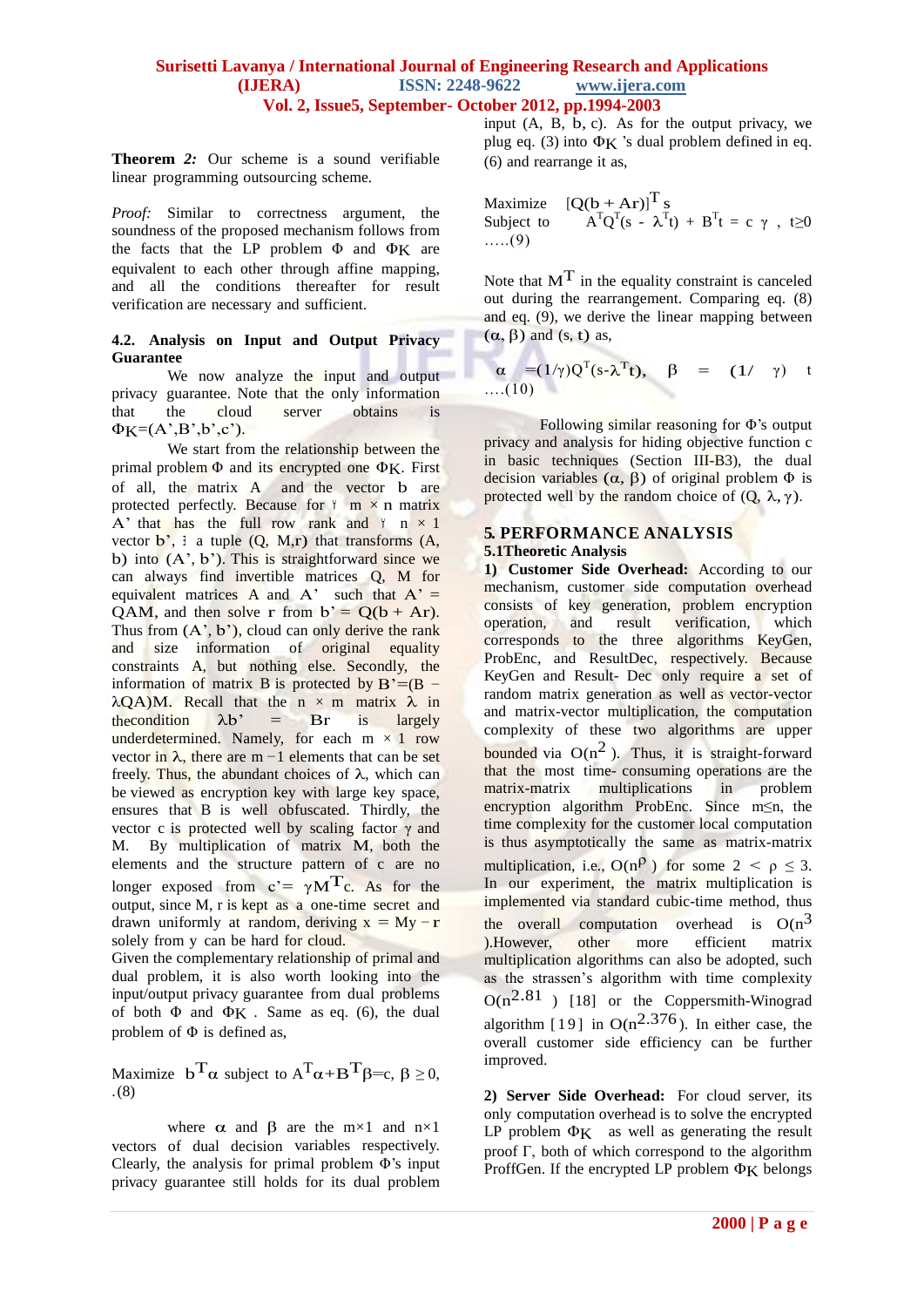to normal case, cloud server just solves it with the dual optimal solution as the result proof  $\Gamma$ , which is usually readily available in the current LP solving algorithms and incurs no additional cost for cloud (see Section III-D). If the encrypted problem  $\Phi$ K does not have an optimal solution, additional auxiliary LP problems can be solved to provide a proof. Because for general LP solvers, phase I method (solving the auxiliary LP) is always executed at first to determine the initial feasible solution [16], proving the auxiliary LP with optimal solutions also introduces little additional overhead. Thus, in all the cases, the computation complexity of the cloud server is asymptotically the same as to solve a normal LP problem, which usually requires more than  $O(n^3)$  time [13]. Obviously, the customer will not spend more time to encrypt the problem and solve the problem in the cloud than to solve the problem on his own. Therefore, in theory, the proposed mechanism would allow the customer to outsource their LP problems to the cloud and gain great computation savings.

#### **5.2 Experiment Results**

We now assess the practical efficiency of the proposed secure and verifiable LP outsourcing scheme with experiments. We implement the proposed mechanism including both the customer and the cloud side processes in Matlab and utilize the MOSEK optimization [20] through its Matlab interface to solve the original LP problem \_ and encrypted LP problem \_K. Both customer and cloud server computations in our experiment are conducted on the same workstation with an Intel Core 2 Duo processor running at 1.86 GHz with 4 GB RAM. In this way, the practical efficiency of the proposed mechanism can be assessed without a real cloud environment.

**Table 1. Preliminary performance Results**<br>TABLE 1: Preliminary Performance Results. Here t<sub>original</sub>, t<sub>rioud</sub>, and t<sub>oustamer</sub> denotes the cloud-side original problem solving time, cloud-side encrypted problem solving time, and customer-side computation time, respectively. The asymmetric speedup captures the customer efficiency gain via LP outsourcing. The cloud efficiency captures the overall computation cost on cloud introduced by solving encrypted LP problem, which should ideally be as closer to 1 as possible.

| Benchmark      |                      | Original Problem     | Encrypted Problem |                             | Asymmetric Speedup     | Cloud Efficiency              |
|----------------|----------------------|----------------------|-------------------|-----------------------------|------------------------|-------------------------------|
| ŧ              | size                 | $t_{original}$ (sec) | $t_{cland}$ (sec) | t <sub>customer</sub> (sec) | toriginal<br>tenstomer | $t_{original}$<br>$t_{cloud}$ |
|                | $m = 50, n = 60$     | 0.167                | 0.170             | 0.007                       | $26.5 \times$          | 0.981                         |
| $\hat{c}$      | $m = 100, n = 120$   | 0.227                | 0.239             | 0.005                       | $46.7 \times$          | 0.956                         |
| $\overline{3}$ | $m = 200, n = 240$   | 0.630                | 0.613             | 0.017                       | $37.3 \times$          | 1.037                         |
| $\overline{4}$ | $m = 400, n = 480$   | 3.033                | 3.671             | 0.090                       | $33.5 \times$          | 0.835                         |
| 5              | $m = 800, n = 960$   | 19.838               | 23,527            | 0.569                       | $34.9 \times$          | 0.851                         |
| 6              | $m = 1600, n = 1920$ | 171.862              | 254.012           | 4.015                       | $42.6 \times$          | 0.690                         |
| $\overline{a}$ | $m = 3200, n = 3840$ | 1757.570             | 2661.360          | 47.602                      | $36.4 \times$          | 0.745                         |

We also ignore the communication latency between the customers and the cloud for this application since the computation dominates the running time as evidenced by our experiments. Our randomly generated test benchmark covers the small and medium sized problems, where m and n are increased from  $50$  to  $3200$  and  $60$  to  $3840$ , respectively. All these benchmarks are for the normal cases with feasible optimal solutions. Since in practice the infeasible/unbounded cases for LP computations are very rare, we do not conduct those experiments for the current preliminary work and leave it as one of our future tasks. Table I gives our experimental results, where each entry in the table represents the mean of 20 trials. In this table, the sizes of the original LP problems are reported in the first two columns. The times to solve the original LP problem in seconds, toriginal, are reported in the third column. The times to solve the encrypted LP problem in seconds are reported in the fourth and fifth columns, separated into the time for the cloud server tcloud and the time for the customer tcustomer. Note that since each KeyGen would generate a different key, the encrypted LP problem \_K generated by ProbEnc would be different and thus result in a different running time to solve it. The tcloud and tcustomer reported in Table I are thus the average of multiple trials. We propose to assess the practical efficiency by two characteristics calculated from toriginal, tcloud, and tcustomer. The *Asymmetric Speedup*, calculated as toriginal tcustomer ,represents the savings of the computing resources for the customers to outsource the LP problems to the cloud using the proposed mechanism. The *Cloud Efficiency*, calculated as toriginal tcloud , represents the overhead introduced to the overall computation by the proposed mechanism. It can be seen from the table that we can always achieve more than 30% savings when the sizes of the original LP problems are not too small. On the other hand, from the last column, we can claim that for the whole system including the customers and the cloud, the proposed mechanism will not introduce a substantial amount of overhead. It thus confirms that secure outsourcing LP in cloud computing is economically viable.

# **6. CONCLUDING REMARKS**

In this paper, for the first time, we formalize the problem of securely outsourcing LP computations in cloud computing, and provide such a practical mechanism design which fulfills input/output privacy, cheating resilience, and efficiency. By explicitly decomposing LP computation outsourcing into public LP solvers and private data, our mechanism design is able to explore appropriate security/efficiency tradeoffs via higher level LP computation than the general circuit representation. We develop problem transformation techniques that enable customers to secretly transform the original LP into some arbitrary one while protecting sensitive input/output information. We also investigate duality theorem and derive a set of necessary and sufficient condition for result verification. Such a cheating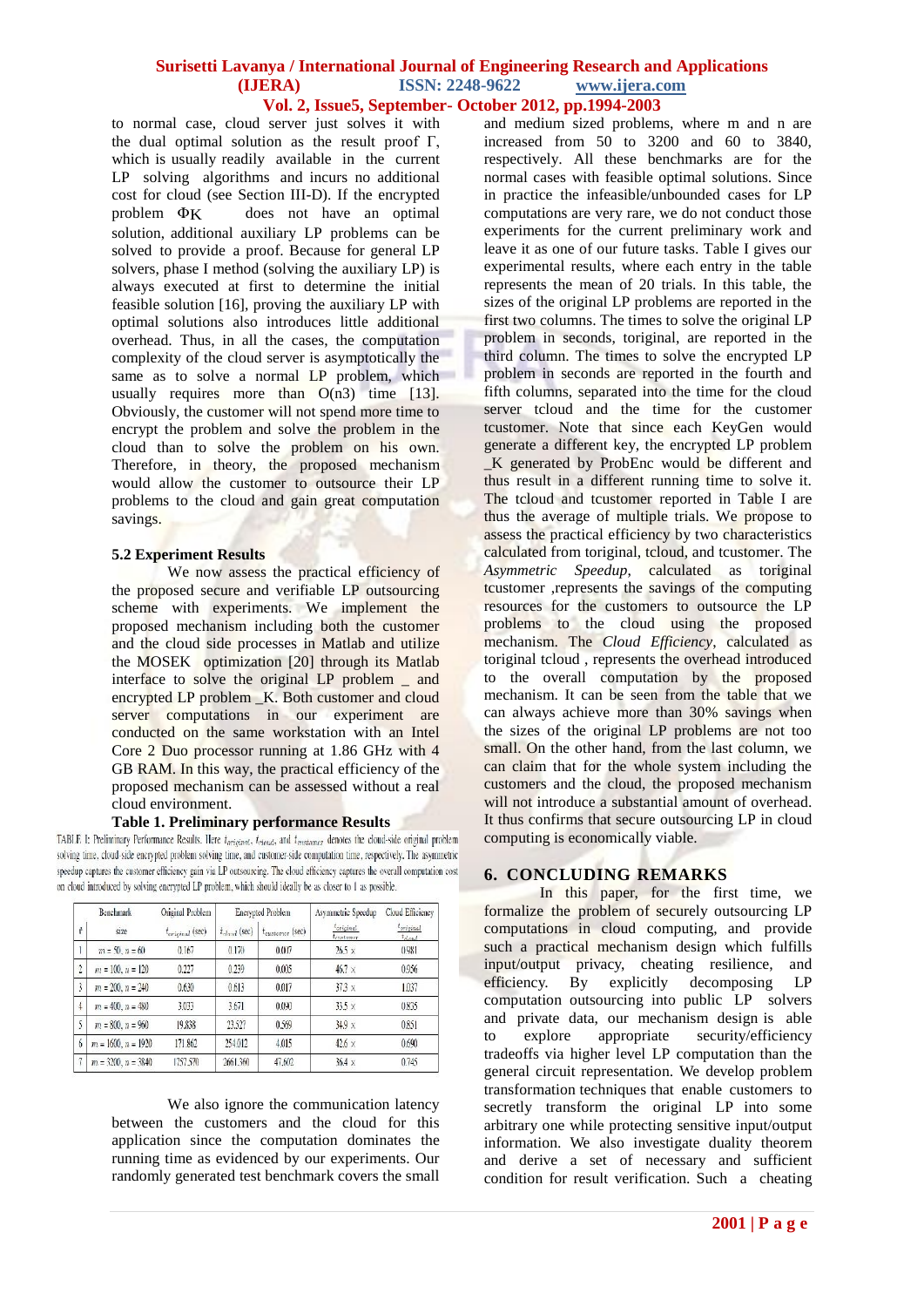resilience design can be bundled in the overall mechanism with close-to-zero additional overhead. Both security analysis and experiment results demonstrates the immediate practicality of the proposed mechanism.

We plan to investigate some interesting future work as follows:

1) By using Strassen"s matrix multiplication algorithm With time complexity  $O(N^{2.84074})$  will reduce the processing time and improve the efficiency. when compared with normal matrix multiplication used in this paper with a time complexity of  $O(N^3)$  which requires slightly more time than strassen's.

Example:

1

# **By using normal matrix multiplication:**

We partition *A*, *B* and *C* into equally sized block matrices.  $\overline{\phantom{a}}$  $\mathbf{r}$ **Contract Contract Contract Contract Contract Contract Contract Contract Contract Contract Contract Contract Contract Contract Contract Contract Contract Contract Contract Contract Contract Contract Contract Contract Contr**  $\mathbf{r}$ 

$$
A = \begin{bmatrix} A_{1,1} & A_{1,2} \\ A_{2,1} & A_{2,2} \end{bmatrix}, B = \begin{bmatrix} B_{1,1} & B_{1,2} \\ B_{2,1} & B_{2,2} \end{bmatrix}, C = \begin{bmatrix} C_{1,1} & C_{1,2} \\ C_{2,1} & C_{2,2} \end{bmatrix}
$$
  
\n
$$
A_{i,j}, B_{i,j}, C_{i,j} \in R^{2^{n-1} \times 2^{n-1}}
$$
  
\n
$$
C_{1,1} = A_{1,1}B_{1,1} + A_{1,2}B_{2,1}
$$
  
\n
$$
C_{1,2} = A_{1,1}B_{1,2} + A_{1,2}B_{2,2}
$$
  
\n
$$
C_{2,1} = A_{2,1}B_{1,1} + A_{2,2}B_{2,1}
$$
  
\n
$$
C_{2,2} = A_{2,1}B_{1,2} + A_{2,2}B_{2,2}
$$
  
\nWith this construction we have not reduced the

number of multiplications. We still need **8** multiplications to calculate the  $C_{i,j}$  matrices, the same number of multiplications we need when using standard matrix multiplication.

#### **By using Strassen's algorithm:**

Now comes the important part. We define new matrices - 7

$$
M_1 := (A_{1,1} + A_{2,2})(B_{1,1} + B_{2,2})
$$
  
\n
$$
M_2 := (A_{2,1} + A_{2,2})B_{1,1}
$$
  
\n
$$
M_3 := A_{1,1}(B_{1,2} - B_{2,2})
$$
  
\n
$$
M_4 := A_{2,2}(B_{2,1} - B_{1,1})
$$
  
\n
$$
M_5 := (A_{1,1} + A_{1,2})B_{2,2}
$$
  
\n
$$
M_6 := (A_{2,1} - A_{1,1})(B_{1,1} + B_{1,2})
$$
  
\n
$$
M_7 := (A_{1,2} - A_{2,2})(B_{2,1} + B_{2,2})
$$
  
\nonly using 7 multiplications (one for each  $M_k$ ) instead of 8.

We may now express the  $C_{i,j}$  in terms of  $M_k$ , like

 $C_{1,1} = M_1 + M_4 - M_5 + M_7$  ${\rm C_{1,2}} = {\rm M_3} + {\rm M_5}$  $C_{2,1}^{1,2} = M_2^3 + M_4^2$ <br>  $C_{2,2} = M_1 - M_2 + M_3 + M_6$ 

We iterate this division process *n* times (recursively) until the sub matrices degenerate into numbers (elements of the ring *R*). The resulting product will be padded with zeroes just like *A* and *B*, and should be stripped of the corresponding rows and columns.

2) When maximum elements in the matrix are zeros then better to use **sparse matrix** so we can save memory as well as computational time. When compared with normal matrix operations used in this paper because only the non zero elements are stored in the hard disk.

# **REFERENCES**

- [1] P. Mell and T. Grance, "Draft nist working definition of cloud computing," Referenced on Jan. 23rd, 2010 Online at <http://csrc.nist.gov/> groups/SNS/cloudcomputing/index.html, 2010.
- [2] Cloud Security Alliance, "Security guidance for critical areas of focus in cloud computing," 2009, online at [http://www.cloudsecurityalliance.org.](http://www.cloudsecurityalliance.org/)
- [3] C. Gentry, "Computing arbitrary functions of encrypted data," *Commun. ACM*, vol. 53, no. 3, pp. 97–105, 2010.
- [4] Sun Microsystems, Inc., "Building customer trust in cloud computing with transparent security," 2009, online at https[://www.sun.com/offers/d](http://www.sun.com/offers/)etails/sun transparency.xml.
- [5] M. J. Atallah, K. N. Pantazopoulos, J. R. Rice, and E. H. Spafford, "Secure outsourcing of scientific computations," *Advances in Computers*, vol. 54, pp. 216– 272, 2001.
- [6] S. Hohenberger and A. Lysyanskaya, "How to securely outsource cryptographic computations," in *Proc. of TCC*, 2005, pp. 264–282.
- [7] M. J. Atallah and J. Li,"Secure outsourcing of sequence comparisons, "*Int. J. Inf. Sec.*, vol. 4, no. 4, pp. 277–287, 2005.
- [8] D. Benjamin and M. J. Atallah, "Private" and cheating-free outsourcing of algebraic computations," in *Proc. of 6th Conf. on Privacy, Security, and Trust (PST)*, 2008, pp. 240–245.
- [9] R. Gennaro, C. Gentry, and B. Parno, "Non-interactive verifiable computing: Outsourcing computation to untrusted workers," in *Proc. of CRYPTO'10*, Aug. 2010.
- [10] M. Atallah and K. Frikken, "Securely outsourcing linear algebra computations, in *Proc. of ASIACCS*, 2010, pp. 48–59.
- [11] A. C.-C. Yao, "Protocols for secure computations (extended abstract)," in *Proc. of FOCS'82*, 1982, pp. 160–164.